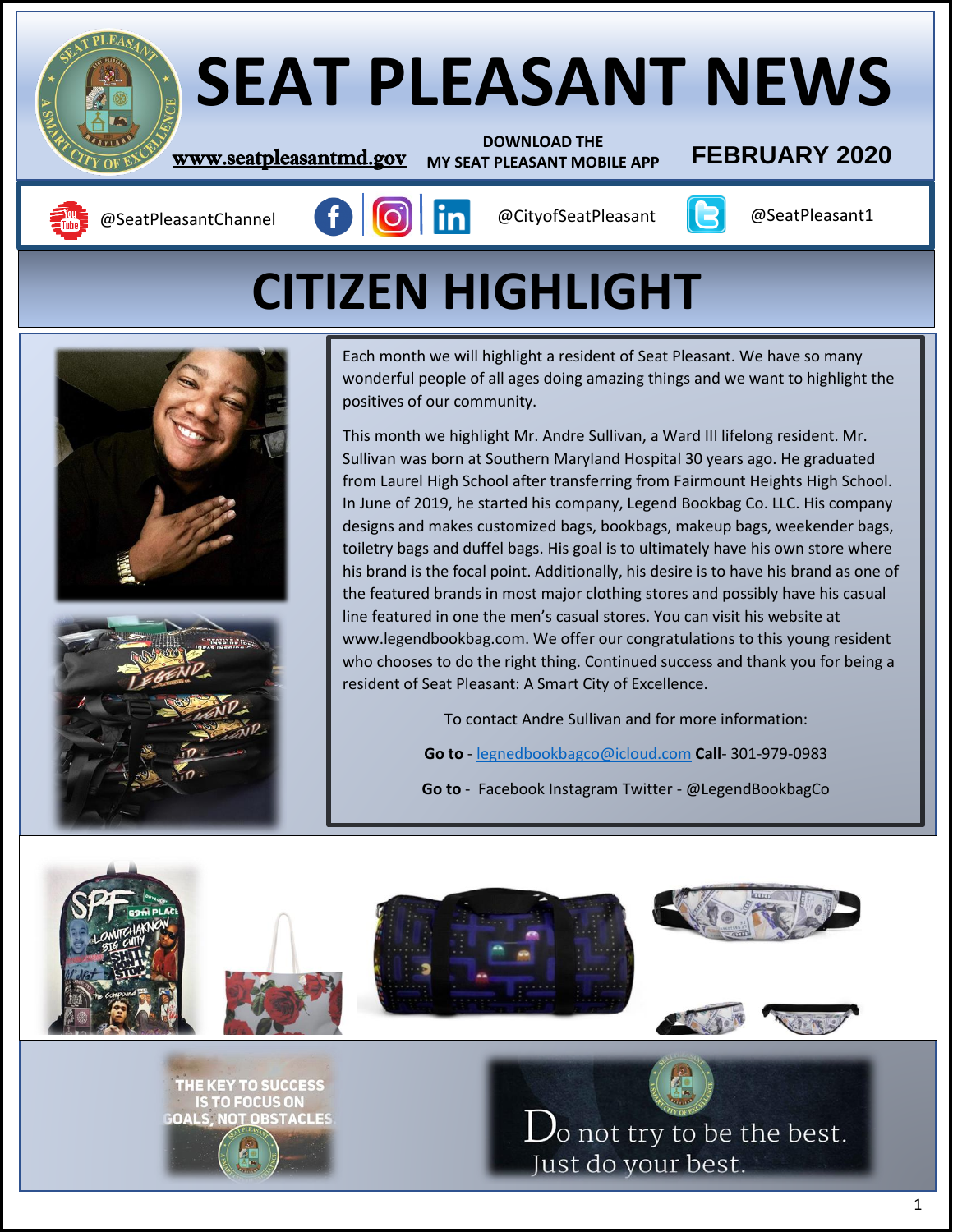# Councilmember Highlight

The Honorable Shireka McCarthy was elected on September 12, 2016 as Councilmember-At-Large becoming the youngest person elected to serve Seat Pleasant: A Smart City of Excellence. She has been a resident of Seat Pleasant for 14 years. Ms. McCarthy attended Coppin State University where she received her Bachelors of Social Work (BSW) in 2012, and Howard University where she received her Masters of Social Work (MSW) in 2015. Ms. McCarthy is a licensed graduate social worker (LGSW) in the District of Columbia, where she specializes in community mental health treatment.

Ms. McCarthy is involved in a number community and church organizations. She dutifully serves as the chair of the Public Safety Committee, and a committee member of Human Services, Health and Education and Budget and Finance Committees. Outside of Seat Pleasant Ms. McCarthy has been recognized statewide and nationally being elected to numerous boards and committees to include: The National Black Caucus for Local Elected Officials (NBC-LEO)- Historian; the National League of Cities – (NLC) (Human Development Committee) – (Member); the Prince George's County Municipal Association(PGCMA)- (Legislative Chair); and the Maryland Municipal League (MML) Engagement & Outreach Committee- (Member).

Ms. McCarthy is known for her annual Vision Board Party where residents from all five Wards have participated to begin their year with clear, measurable goal oriented plans. She has and continues to be a leader with the heart of the people. Her famous line is, "I Am The People." We applaud Councilmember McCarthy for her hard work in representing the people of Seat Pleasant: A Smart City of Excellence.



# **Congratulations to our 2019 Light Up Your Holiday contest winner!**





Congratulations to our first place resident winner, Mrs. Ora Battle of **70[th](x-apple-data-detectors://0/1) [Street.](x-apple-data-detectors://0/1)**

Congratulations to our second place resident winner, Zernola Shamberger of **5942 Addison Road.** 

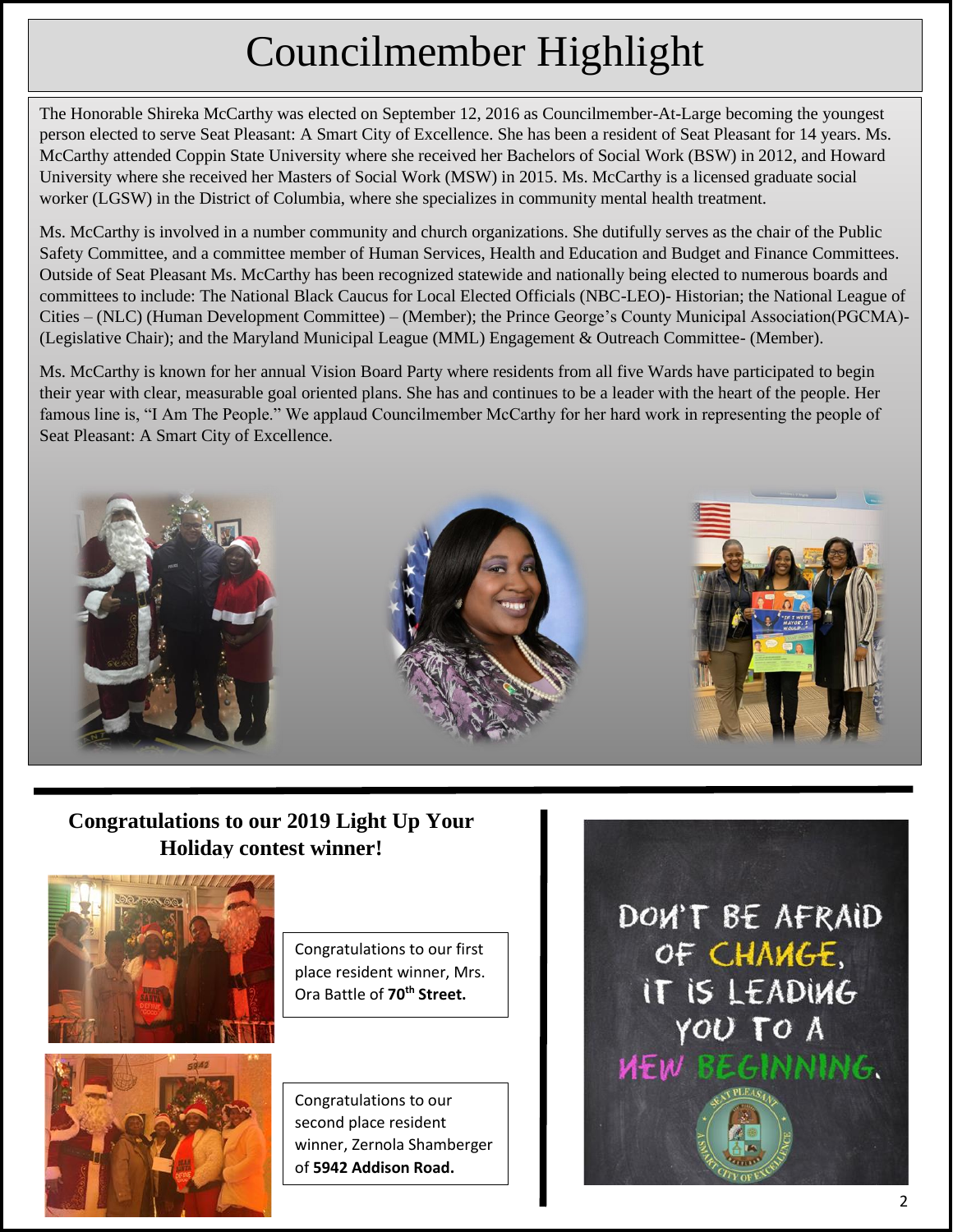

seatpleasantmd.gov





# COMMUNITY ENGAGEMENT

Good Food Markets (GFM) is here to build a store at Addison Plaza that is by, of and for Seat Pleasant and the surrounding communities. Good Food Markets would like to here from you. Call City Hall at 301 336 2600 to give your answers and feedback of the questions listed below.

- 1. What does Good Foods Market need to know about the needs of the community?
- 2. How will this grocery store and café fit into your shopping routines?
- 3. What products do you want to see at Good Foods Market?
- 4. Where should we look for qualified staff?
- 5. What is most important to you in a food market?

**EVERY FRIDAY OF THE MONTH** 9:00 A.M. - 3:00 P.M. **MARCH 1 - OCTOBER 31 EXCEPT HOLIDAYS TOFFT SWEEPING** 

The Public Works Department will be starting to re-implement the Street Sweeping Service! You may have seen the street sweeping signs around the City posted up, and no services being performed. This has been a service that many residents have been wanting to return to the City. The street sweeper has been down and in repair for many months.

The street sweeper vehicle and parts are very costly and to repair a machine of this caliber takes time to repair. Not only does the money to repair this machine need to be strategically budgeted for, but most of the replacement parts get shipped from oversees, mainly China. The parts for the Seat Pleasant street sweeper have been on a ship in a shipping container, which took months for it to be delivered to its destination here in Seat Pleasant. The first street sweeping service will occur on March 6<sup>th</sup>, 2020. Please pass this information on to your neighbors.

# **2020 CENSUS EVENTS**

Seat Pleasant will host the following 2020 Census Awareness Events:

### . **2020 Census Community Courtyard Awareness**

Friday, March 13, 2020, 12:00 – 3:00 pm - **Eastern Avenue Apartments &** Saturday, March 14, 2020, 12:00 noon - 3:00 pm - **Pleasant Homes Apartments**

. **2020 Census Bus Tour** – Throughout the City Saturday, March 21, 2020, 12:00 noon to 3:00 pm . **2020 Census Community Day** at **Goodwin Park** Saturday, March 28, 2020,12:00 noon to 3:00 pm

## **Other Awareness Activities:**

. **2020 Census Survey Completion Assistance** at **City Hall,**  March-April, Wednesdays, 2:00 pm -4:30pm. Please **call 301-336-2600** to schedule an appointment for assistance. Come have coffee and donuts with the staff and volunteers.

. **2020 Census Street Team** throughout the **City** March-April, Wednesdays 2:00 pm - 4:00 pm

WE NEED YOUR HELP TO PROMOTE 2020 CENSUS AWARENESS IN YOUR NEIGHBORHOOD! A LIMITED NUMBER OF PAID VOLUNTEERS ARE AVAILABLE TO HELP WITH THE EVENTS AND PROMOTE THE 2020 CENSUS.

A HISPANIC TRANSLATOR IS NEEDED AT THE EVENTS AND OTHER OUTREACH ACTIVITIES TO EFFECTIVELY REACH OUR INTERNATIONAL RESIDENTS. VOLUNTEER ORIENTATION WILL BE ON FRIDAY, FEBRUARY 21, 2020, 4:00 PM TO 6:00 PM AT THE SEAT PLEASANT CITY HALL, BUILDING A. SPACE IS LIMITED AND IS ON A FIRST-COME-FIRST-SERVE BASIS. YOU MUST CALL TO REGISTER PLEASE CONTACT MRS. LISA SHABAZZ AT 301-336-2600 BY FRIDAY, FEBRUARY 14, 2020, 4:00 PM.

**THE MAYOR, CITY COUNCIL AND STAFF OF SEAT PLEASANT WISH TO THANK YOU IN ADVANCE FOR YOUR COOPERATION IN COMPLETING THE 2020 CENSUS SURVEY.**

**Call us 301 336 2600 to give us your answer/feedback.**